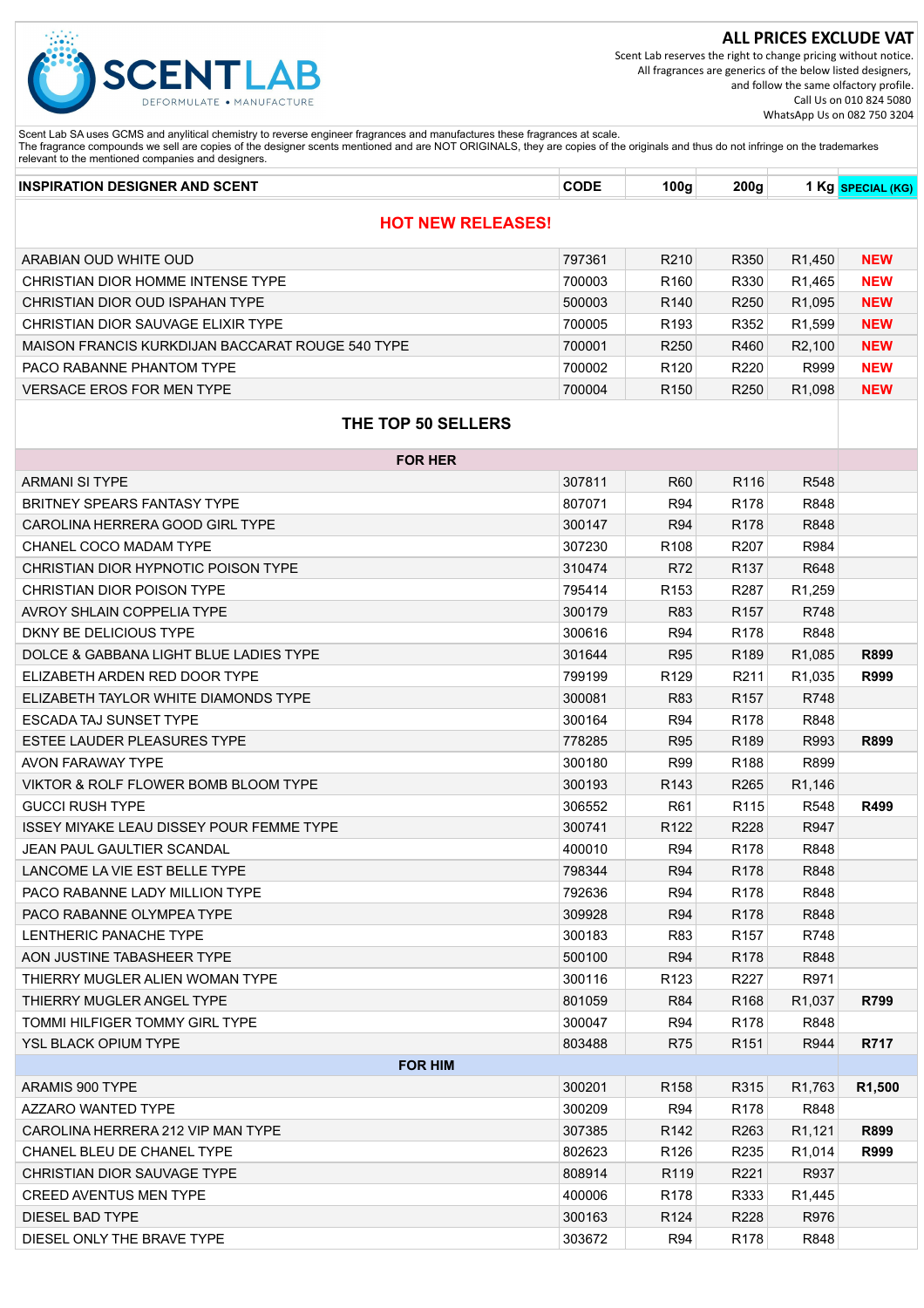

Scent Lab reserves the right to change pricing without notice. All fragrances are generics of the below listed designers, and follow the same olfactory profile. Call Us on 010 824 5080 WhatsApp Us on 082 750 3204

| <b>INSPIRATION DESIGNER AND SCENT</b>    | <b>CODE</b> | 100 <sub>g</sub> | 200 <sub>g</sub> |                     | 1 Kg SPECIAL (KG)   |
|------------------------------------------|-------------|------------------|------------------|---------------------|---------------------|
| DOLCE & GABBANA LIGHT BLUE MEN TYPE      | 300122      | <b>R84</b>       | R <sub>168</sub> | R980                | R799                |
| DUNHILL DESIRE BLUE TYPE                 | 774264      | R83              | R <sub>157</sub> | R748                |                     |
| DUNHILL DESIRE RED TYPE                  | 306925      | R94              | R <sub>178</sub> | R848                |                     |
| <b>FERRARI FERRARI BLACK TYPE</b>        | 300124      | R94              | R <sub>189</sub> | R <sub>1</sub> ,152 | R899                |
| <b>HUGO BOSS HUGO BOSS TYPE</b>          | 302583      | R47              | R95              | R <sub>1</sub> ,159 | <b>R450</b>         |
| ISSEY MIYAKE LEAU DISSEY POUR HOMME TYPE | 797865      | R84              | R <sub>168</sub> | R <sub>1</sub> ,009 | R799                |
| JEAN PAUL GAULTIER LE MALE TYPE          | 808916      | R73              | R <sub>147</sub> | R948                | R699                |
| <b>LACOSTE ESSENTIAL TYPE</b>            | 790960      | R95              | R <sub>174</sub> | R798                |                     |
| PACO RABANNE 1 MILLION TYPE              | 302760      | R94              | R <sub>178</sub> | R848                |                     |
| PACO RABANNE BLACK XS MEN TYPE           | 309382      | R94              | R <sub>178</sub> | R848                |                     |
| <b>PACO RABANNE INVICTUS TYPE</b>        | 804841      | R84              | R <sub>168</sub> | R862                | R799                |
| TED LAPEDUS LAPIDUS POUR HOMME TYPE      | 807056      | R <sub>108</sub> | R <sub>207</sub> | R984                |                     |
| VAN CLEEF 7 ARPELS TSAR TYPE             | 300202      | R <sub>189</sub> | R378             | R <sub>1,956</sub>  | R <sub>1</sub> ,799 |
| YSL BODY KOUROS BLACK TYPE               | 300185      | R <sub>151</sub> | R <sub>290</sub> | R <sub>1</sub> ,209 |                     |
| <b>YSL M7 TYPE</b>                       | 300127      | R91              | R <sub>182</sub> | R915                | R869                |
|                                          |             |                  |                  |                     |                     |

| <b>OUR ENTIRE LIBRARY</b>              |        |                  |                   |                     |             |  |
|----------------------------------------|--------|------------------|-------------------|---------------------|-------------|--|
| <b>FRAGRANCES FOR HER</b>              |        |                  |                   |                     |             |  |
| ARMANI DIAMONDS TYPE                   | 300100 | R <sub>112</sub> | R215              | R898                |             |  |
| ARMANI IN LOVE WITH YOU                | 400012 | R <sub>131</sub> | R251              | R1,047              |             |  |
| ARMANI SI TYPE                         | 307811 | R60              | R116              | R548                |             |  |
| AVROY SHLAIN ENDANGERED FOR HER TYPE   | 300237 | R <sub>103</sub> | R <sub>199</sub>  | R833                |             |  |
| AZZARO WANTED FOR HER                  | 400008 | R <sub>118</sub> | R226              | R1,268              |             |  |
| BEYONCE HEAT TYPE                      | 793389 | R <sub>126</sub> | R235              | R <sub>1</sub> ,020 |             |  |
| <b>BRITNEY SPEARS FANTASY TYPE</b>     | 807071 | <b>R94</b>       | R178              | R848                |             |  |
| <b>BVLGARI OMNIA ORIGINAL</b>          | 400014 | R <sub>113</sub> | R207              | R862                |             |  |
| CACHAREL AMOR AMOR TYPE                | 300255 | R <sub>120</sub> | R220              | R1,035              | R899        |  |
| CACHAREL ANAIS ANAIS TYPE              | 300128 | R <sub>117</sub> | R <sub>226</sub>  | R941                |             |  |
| CAROLINA HERRERA 212 VIP LADIES TYPE   | 305853 | R <sub>117</sub> | R225              | R939                |             |  |
| CAROLINA HERRERA GOOD GIRL TYPE        | 300147 | R94              | R <sub>178</sub>  | R848                |             |  |
| CHANEL COCO CHANEL TYPE                | 300129 | <b>R98</b>       | R182              | R785                |             |  |
| CHANEL COCO MADAM TYPE                 | 307230 | R <sub>108</sub> | R207              | R984                |             |  |
| CHANEL NO.5 TYPE                       | 798539 | R <sub>117</sub> | R <sub>2</sub> 18 | R939                |             |  |
| CHRISTIAN DIOR HYPNOTIC POISON TYPE    | 310474 | R72              | R <sub>137</sub>  | R648                |             |  |
| CHRISTIAN DIOR JADORE TYPE             | 305603 | <b>R77</b>       | R <sub>153</sub>  | R882                | <b>R730</b> |  |
| CHRISTIAN DIOR POISON GIRL TYPE        | 808366 | R <sub>124</sub> | R238              | R997                |             |  |
| CHRISTIAN DIOR POISON TYPE             | 795414 | R <sub>153</sub> | R287              | R1,259              |             |  |
| <b>CLINIQUE AROMATICS ELIXIR TYPE</b>  | 300105 | R <sub>143</sub> | R <sub>264</sub>  | R1,134              |             |  |
| <b>CLINIQUE HAPPY TYPE</b>             | 300104 | R <sub>163</sub> | R304              | R <sub>1</sub> ,316 |             |  |
| AVROY SHLAIN COPPELIA TYPE             | 300179 | <b>R83</b>       | R <sub>157</sub>  | R748                |             |  |
| DAVIDOF COOL WATER LADIES TYPE         | 300106 | R128             | R236              | R <sub>1</sub> ,008 |             |  |
| DKNY BE DELICIOUS TYPE                 | 300616 | R94              | R <sub>178</sub>  | R848                |             |  |
| DOLCE & GABBANA LIGHT BLUE LADIES TYPE | 301644 | R95              | R <sub>189</sub>  | R899                |             |  |
| DOLCE & GABBANA THE ONE FOR HER TYPE   | 806009 | R <sub>109</sub> | R203              | R885                |             |  |
| ELIE SAAB LE PARFUM TYPE               | 305365 | R <sub>133</sub> | R <sub>246</sub>  | R966                |             |  |
| ELIZABETH ARDEN 5TH AVENUE TYPE        | 771985 | R <sub>106</sub> | R204              | R849                |             |  |
| ELIZABETH ARDEN RED DOOR TYPE          | 799199 | R <sub>129</sub> | R <sub>211</sub>  | R <sub>1</sub> ,035 |             |  |
| ELIZABETH TAYLOR WHITE DIAMONDS TYPE   | 300081 | R83              | R <sub>157</sub>  | R748                |             |  |
| ESCADA TAJ SUNSET TYPE                 | 300164 | R94              | R <sub>178</sub>  | R848                |             |  |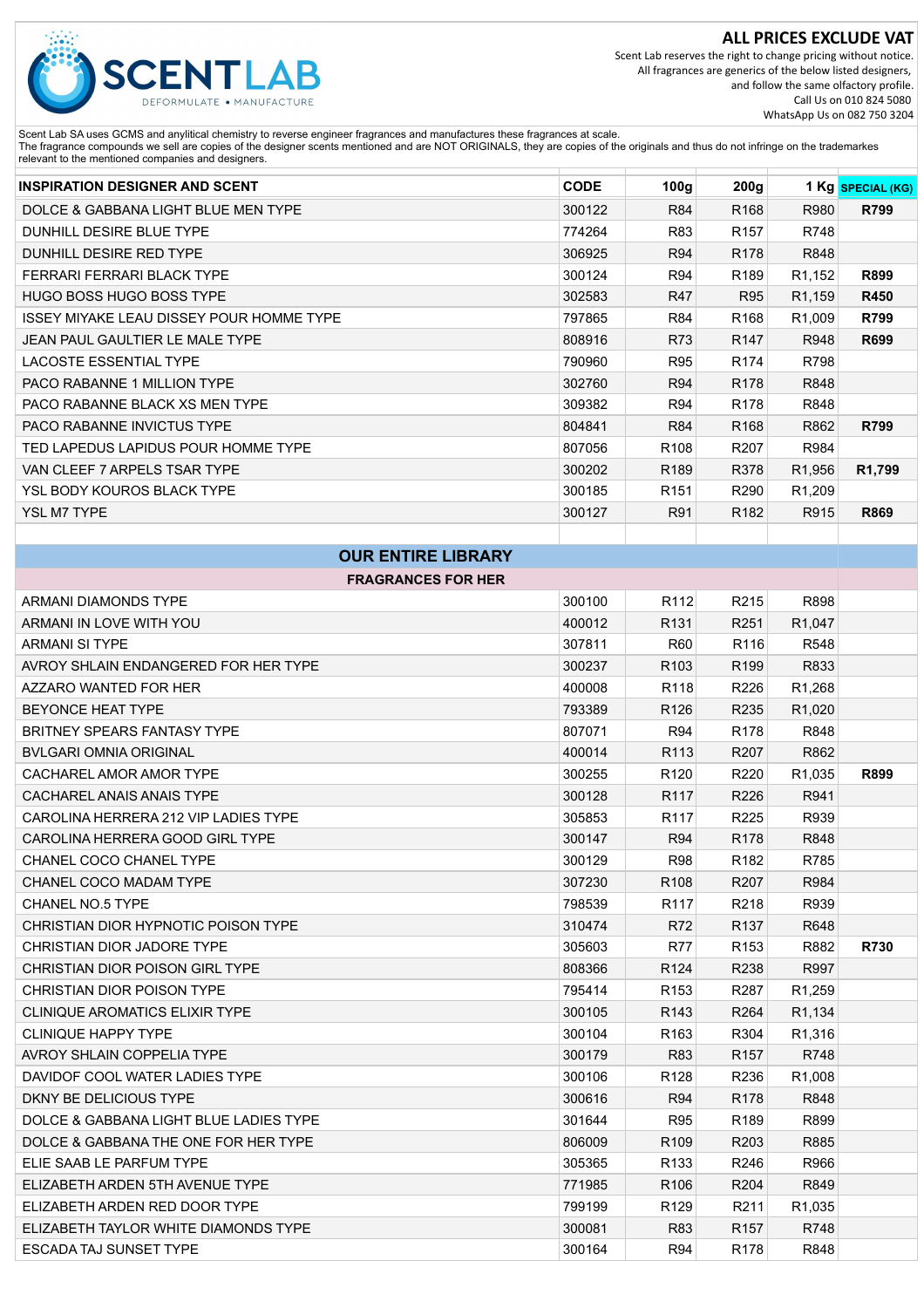

Scent Lab reserves the right to change pricing without notice. All fragrances are generics of the below listed designers, and follow the same olfactory profile. Call Us on 010 824 5080 WhatsApp Us on 082 750 3204

| <b>INSPIRATION DESIGNER AND SCENT</b>           | <b>CODE</b> | 100g             | 200g                                            |                     | 1 Kg SPECIAL (KG) |
|-------------------------------------------------|-------------|------------------|-------------------------------------------------|---------------------|-------------------|
| ESTEE LAUDER BEAUTIFUL TYPE                     | 304411      | R230             | R430                                            | R <sub>1</sub> ,871 |                   |
| ESTEE LAUDER KNOWING TYPE                       | 300132      | R135             | R246                                            | R <sub>1</sub> ,090 |                   |
| ESTEE LAUDER PLEASURES TYPE                     | 778285      | <b>R95</b>       | R189                                            | R899                |                   |
| ESTEE LAUDER WHITE LINEN TYPE                   | 300108      | R139             | R258                                            | R1,101              |                   |
| <b>COTY EXCLAMATION TYPE</b>                    | 300184      | R <sub>147</sub> | R275                                            | R1,189              |                   |
| <b>FARAWAY TYPE</b>                             | 300180      | <b>R99</b>       | R188                                            | R899                |                   |
| FLOWER BOMB BLOOM TYPE                          | 300193      | R143             | R265                                            | R1,146              |                   |
| <b>GIUCCI GUCCI FLORA TYPE</b>                  | 300149      | R128             | R236                                            | R1,021              |                   |
| GIVENCHY ABSOLUTELY IRRESISTIBLE                | 300133      | R200             | R379                                            | R1,657              |                   |
| <b>GIVENCHY ORGANZA TYPE</b>                    | 300110      | R <sub>104</sub> | R192                                            | R829                |                   |
| <b>GUCCI GUILTY LADY TYPE</b>                   | 300111      | R122             | R227                                            | R980                |                   |
| <b>GUCCI OUD</b>                                |             |                  | in progress in progress in progress in progress |                     |                   |
| <b>GUCCI RUSH TYPE</b>                          | 306552      | R61              | R115                                            | R548                | R499              |
| HUGO BOSS THE SCENT FOR HER TYPE                | 300151      | R <sub>127</sub> | R237                                            | R1,024              |                   |
| <b>ISSEY MIYAKE LEAU DISSEY POUR FEMME TYPE</b> | 300741      | R122             | R228                                            | R947                |                   |
| JEAN PAUL GAULTIER SCANDAL                      | 400010      | <b>R94</b>       | R178                                            | R848                |                   |
| JIMMY CHOO JIMMY CHOO FOR WOMEN TYPE            | 793671      | R <sub>129</sub> | R248                                            | R1,034              |                   |
| <b>AVROYY SHLAIN JS TYPE</b>                    | 300181      | <b>R94</b>       | R <sub>189</sub>                                | R1,446              | R899              |
| <b>LACOSTE TOUCH OF PINK TYPE</b>               | 777891      | R191             | R358                                            | R <sub>1</sub> ,556 |                   |
| LANCOME LA NUIT TRESOR TYPE                     | 808809      | R110             | R204                                            | R879                |                   |
| LANCOME LA VIE EST BELLE TYPE                   | 798344      | <b>R94</b>       | R <sub>178</sub>                                | R848                |                   |
| MARC JACOBS DAISY TYPE                          | 300154      | R109             | R209                                            | R870                |                   |
| NARCISO RODRIGUEZ FOR HER TYPE                  | 808918      | R121             | R224                                            | R968                |                   |
| NARCISSE CHLOE TYPE                             | 310313      | <b>R94</b>       | R189                                            | R961                | R899              |
| NICKI MINAJ PINK FRIDAY TYPE                    | 805204      | R102             | R <sub>187</sub>                                | R793                |                   |
| NICKI MINAJ TRINI GIRL TYPE                     | 300192      | R <sub>129</sub> | R248                                            | R1,033              |                   |
| OLYMPEA INTENSE TYPE                            | 300188      | R120             | R232                                            | R968                |                   |
| PACO RABANNE BLACK XS HER TYPE OIL              | 786737      | R138             | R268                                            | R1,116              |                   |
| PACO RABANNE LADY MILLION TYPE                  | 792636      | <b>R94</b>       | R178                                            | R848                |                   |
| PACO RABANNE OLYMPEA TYPE                       | 309928      | R94              | R178                                            | R848                |                   |
| LENTHERIC PANACHE TYPE                          | 300183      | R83              | R <sub>157</sub>                                | R748                |                   |
| RHIANA CRUSH TYPE                               | 300196      | R <sub>150</sub> | R <sub>279</sub>                                | R <sub>1</sub> ,183 |                   |
| ROBERTO CAVALI JUST CAVALLI FOR HER TYPE        | 300161      | R139             | R <sub>257</sub>                                | R1,113              |                   |
| AVROY SHLAIN TABASHEER TYPE                     | 500100      | <b>R94</b>       | R <sub>178</sub>                                | R848                |                   |
| DANA TABU DANA TYPE                             | 300182      | R <sub>189</sub> | R378                                            | R <sub>2</sub> ,277 | R1,800            |
| THIERRY MUGLER ALIEN WOMAN TYPE                 | 300116      | R <sub>123</sub> | R227                                            | R971                |                   |
| THIERRY MUGLER ANGEL TYPE                       | 801059      | R84              | R <sub>168</sub>                                | R799                |                   |
| TOM FORD ORCHID NOIR TYPE                       | 808919      | R114             | R212                                            | R941                |                   |
| TOMMI HILFIGER TOMMY GIRL TYPE                  | 300047      | <b>R94</b>       | R178                                            | R848                |                   |
| VERSACE VERSACE EROS POUR FEMME TYPE            | 309257      | R <sub>141</sub> | R272                                            | R <sub>1</sub> ,134 |                   |
| Y.S.L. BLACK OPIUM TYPE                         | 803488      | <b>R75</b>       | R <sub>151</sub>                                | R717                |                   |
| <b>FRAGRANCES FOR HIM</b>                       |             |                  |                                                 |                     |                   |
| ANTONIO BANDERAS FOR MEN                        | 400022      | R <sub>110</sub> | R204                                            | R880                |                   |
| ARAMIS 900 TYPE                                 | 300201      | R <sub>158</sub> | R315                                            | R <sub>1</sub> ,500 |                   |
| ARAMIS ARAMIS TYPE                              | 300207      | R <sub>135</sub> | R261                                            | R <sub>1</sub> ,087 |                   |
| ARAMIS NEW WEST TYPE                            | 300118      | R <sub>202</sub> | R378                                            | R <sub>1</sub> ,642 |                   |
| ARMANI ACQUA DI GIO PROFUMO GIORGIO TYPE        | 300119      | R116             | R217                                            | R935                |                   |
| ARMANI BLACK CODE TYPE                          | 307989      | R139             | R260                                            | R <sub>1</sub> ,123 |                   |
| AVROY SHLAIN ENDANGERED FOR HIM TYPE            | 300239      | R116             | R <sub>2</sub> 32                               | R968                |                   |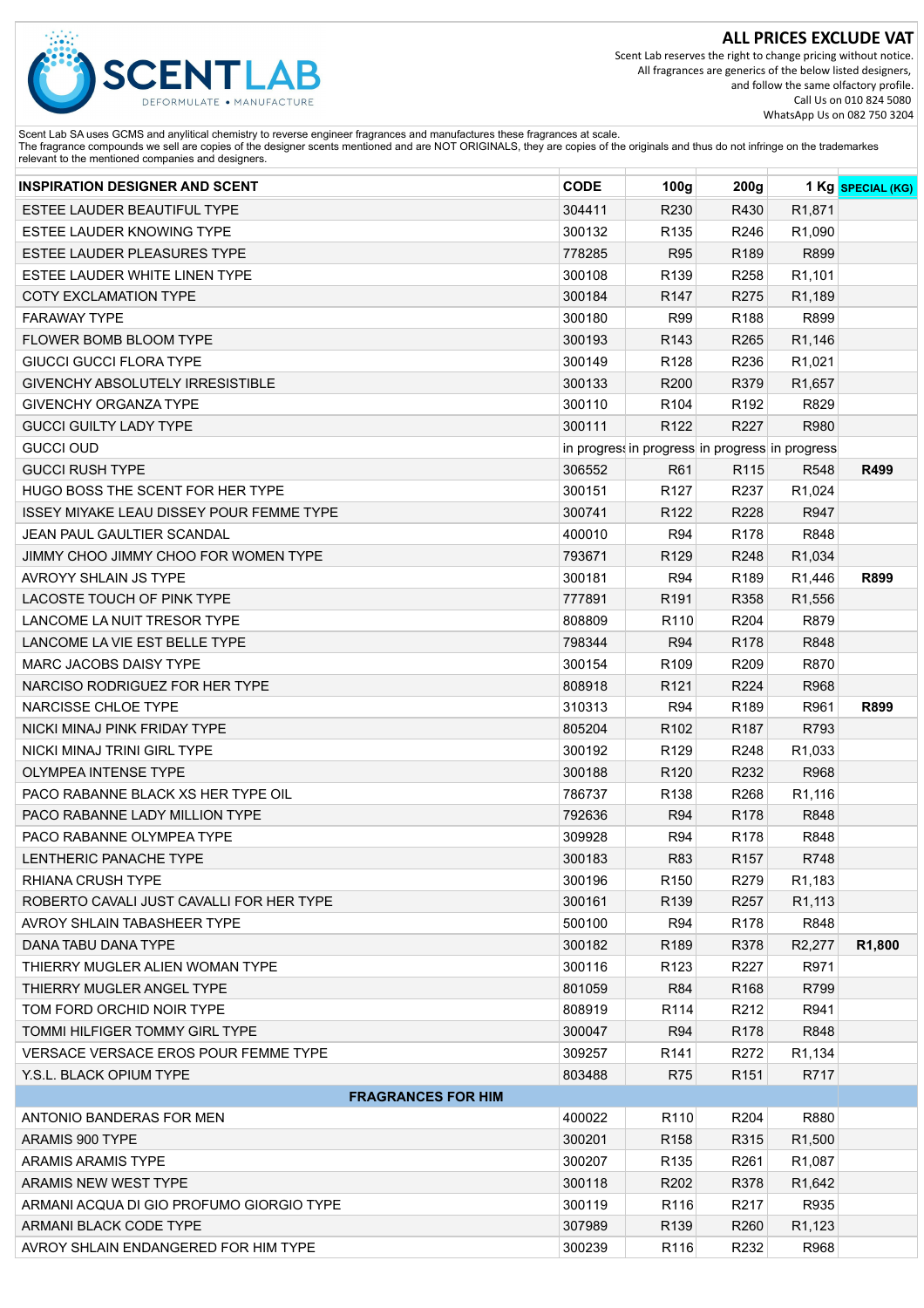

Scent Lab reserves the right to change pricing without notice. All fragrances are generics of the below listed designers, and follow the same olfactory profile. Call Us on 010 824 5080 WhatsApp Us on 082 750 3204

| <b>INSPIRATION DESIGNER AND SCENT</b>           | <b>CODE</b> | 100 <sub>g</sub> | 200g             |                     | 1 Kg SPECIAL (KG)   |
|-------------------------------------------------|-------------|------------------|------------------|---------------------|---------------------|
| <b>AZZARO WANTED TYPE</b>                       | 300209      | <b>R94</b>       | R178             | R848                |                     |
| BVLGARI MAN IN BLACK 2010 TYPE                  | 300210      | R116             | R217             | R912                |                     |
| <b>BVLGARI MAN TYPE</b>                         | 806869      | R172             | R322             | R1,399              |                     |
| CAROLINA HERRERA 212 VIP MAN TYPE               | 307385      | R <sub>142</sub> | R263             | R1,121              |                     |
| CHANEL ALLURE HOMME SPORT TYPE                  | 305477      | R111             | R207             | R891                |                     |
| <b>CHANEL BLEU DE CHANEL TYPE</b>               | 802623      | R <sub>126</sub> | R235             | R1,014              |                     |
| CHRISTIAN DIOR FAHRENHEIT TYPE                  | 305121      | R <sub>107</sub> | R <sub>199</sub> | R850                |                     |
| CHRISTIAN DIOR HOMME INTENSE TYPE               | 700003      | R <sub>160</sub> | R330             | R1,465              | <b>NEW</b>          |
| CHRISTIAN DIOR SAUVAGE TYPE                     | 808914      | R <sub>119</sub> | R221             | R937                |                     |
| CHRISTIAN DIOR SAUVAGE ELIXIR TYPE              | 700005      | R <sub>193</sub> | R352             | R <sub>1</sub> ,599 | <b>NEW</b>          |
| <b>CREED AVENTUS MEN TYPE</b>                   | 400006      | R178             | R333             | R1,445              |                     |
| DAVID BECKHAM INSTINCT TYPE                     | 300176      | R <sub>141</sub> | R272             | R <sub>1</sub> ,135 |                     |
| DAVIDOF COOL WATER FOR MEN TYPE                 | 808917      | R <sub>113</sub> | R209             | R900                |                     |
| <b>DIESEL BAD TYPE</b>                          | 300163      | R <sub>124</sub> | R228             | R976                |                     |
| DIESEL FUEL FOR LIFE TYPE                       | 300165      | R <sub>145</sub> | R <sub>269</sub> | R1,158              |                     |
| DIESEL ONLY THE BRAVE TYPE                      | 303672      | <b>R94</b>       | R <sub>178</sub> | R848                |                     |
| DOLCE & GABBANA LIGHT BLUE MEN TYPE             | 300122      | <b>R84</b>       | R <sub>168</sub> | R799                |                     |
| DOLCE & GABBANA THE ONE MEN TYPE                | 300123      | R <sub>134</sub> | R <sub>252</sub> | R1,073              |                     |
| DUNHILL DESIRE BLACK TYPE                       | 795072      | R <sub>166</sub> | R310             | R1,343              |                     |
| <b>DUNHILL DESIRE BLUE TYPE</b>                 | 774264      | R83              | R <sub>157</sub> | R748                |                     |
| DUNHILL DESIRE RED TYPE                         | 306925      | <b>R94</b>       | R <sub>178</sub> | R848                |                     |
| FERRARI FERRARI BLACK TYPE                      | 300124      | <b>R94</b>       | R189             | R899                |                     |
| GIVENCHY GENTLEMEN ONLY ABSOLUTE TYPE           | 300213      | R134             | R240             | R1,046              |                     |
| GUCCI GUILTY BLACK FOR MEN TYPE                 | 305171      | R <sub>131</sub> | R <sub>251</sub> | R <sub>1</sub> ,078 |                     |
| GUY LAROCHE DRAKKAR NOIR TYPE                   | 300144      | R <sub>133</sub> | R247             | R1,067              |                     |
| HERMES TERRE DHERMES TYPE                       | 307207      | R <sub>153</sub> | R285             | R <sub>1</sub> ,235 |                     |
| HUGO BOSS BOSS BOTTLED INTENSE TYPE             | 300166      | R <sub>151</sub> | R280             | R <sub>1</sub> ,208 |                     |
| HUGO BOSS BOSS BOTTLED OUD TYPE                 | 300215      | R <sub>124</sub> | R238             | R997                |                     |
| <b>HUGO BOSS BOSS BOTTLED TYPE</b>              | 300145      | R <sub>126</sub> | R252             | R1,232              | R <sub>1</sub> ,199 |
| <b>HUGO BOSS BOSS ORANGE TYPE</b>               | 795788      | R <sub>107</sub> | R <sub>203</sub> | R845                |                     |
| <b>HUGO BOSS DARK BLUE TYPE</b>                 | 300174      | <b>R97</b>       | R <sub>184</sub> | R767                |                     |
| <b>HUGO BOSS HUGO BOSS TYPE</b>                 | 302583      | R47              | <b>R95</b>       | R450                |                     |
| <b>INVICTUS INTENSE TYPE</b>                    | 300198      | R <sub>151</sub> | R283             | R <sub>1</sub> ,224 |                     |
| <b>ISSEY MIYAKE LEAU DISSEY POUR HOMME TYPE</b> | 797865      | <b>R84</b>       | R <sub>168</sub> | R799                |                     |
| JEAN PAUL GAULTIER LE MALE TYPE                 | 808916      | R73              | R <sub>147</sub> | R699                |                     |
| JOOP JOOP HOMME TYPE                            | 309723      | R <sub>206</sub> | R387             | R <sub>1,682</sub>  |                     |
| <b>LACOSTE BLUE TYPE</b>                        | 300243      | R <sub>110</sub> | R210             | R887                |                     |
| <b>LACOSTE ESSENTIAL TYPE</b>                   | 790960      | R95              | R <sub>174</sub> | R798                |                     |
| MICHAEL KORS MICHAEL FOR MEN TYPE               | 300216      | R <sub>126</sub> | R242             | R <sub>1</sub> ,009 |                     |
| <b>MONT BLANC EXPLORER</b>                      | 400018      | R <sub>137</sub> | R256             | R <sub>1</sub> ,106 |                     |
| MONT BLANC LEGEND TYPE                          | 309853      | R <sub>148</sub> | R235             | R <sub>1</sub> ,008 |                     |
| PACO RABANNE 1 MILLION TYPE                     | 302760      | R94              | R <sub>178</sub> | R848                |                     |
| PACO RABANNE BLACK XS MEN TYPE                  | 309382      | <b>R94</b>       | R <sub>178</sub> | R848                |                     |
| PACO RABANNE PHANTOM TYPE                       | 700002      | R <sub>120</sub> | R220             | R999                | <b>NEW</b>          |
| PACO RABANNE INVICTUS TYPE                      | 804841      | <b>R84</b>       | R <sub>168</sub> | R799                |                     |
| POLO ULTRA BLUE TYPE                            | 300242      | R <sub>161</sub> | R298             | R <sub>1</sub> ,281 |                     |
| ROBERTO CAVALI JUST CAVALLI FOR MEN TYPE        | 300171      | R <sub>138</sub> | R260             | R <sub>1</sub> ,126 |                     |
| TED LAPEDUS LAPIDUS POUR HOMME TYPE             | 807056      | R <sub>108</sub> | R207             | R984                |                     |
| THIERRY MUGLIER A MEN TYPE                      | 300125      | R <sub>191</sub> | R356             | R <sub>1</sub> ,529 |                     |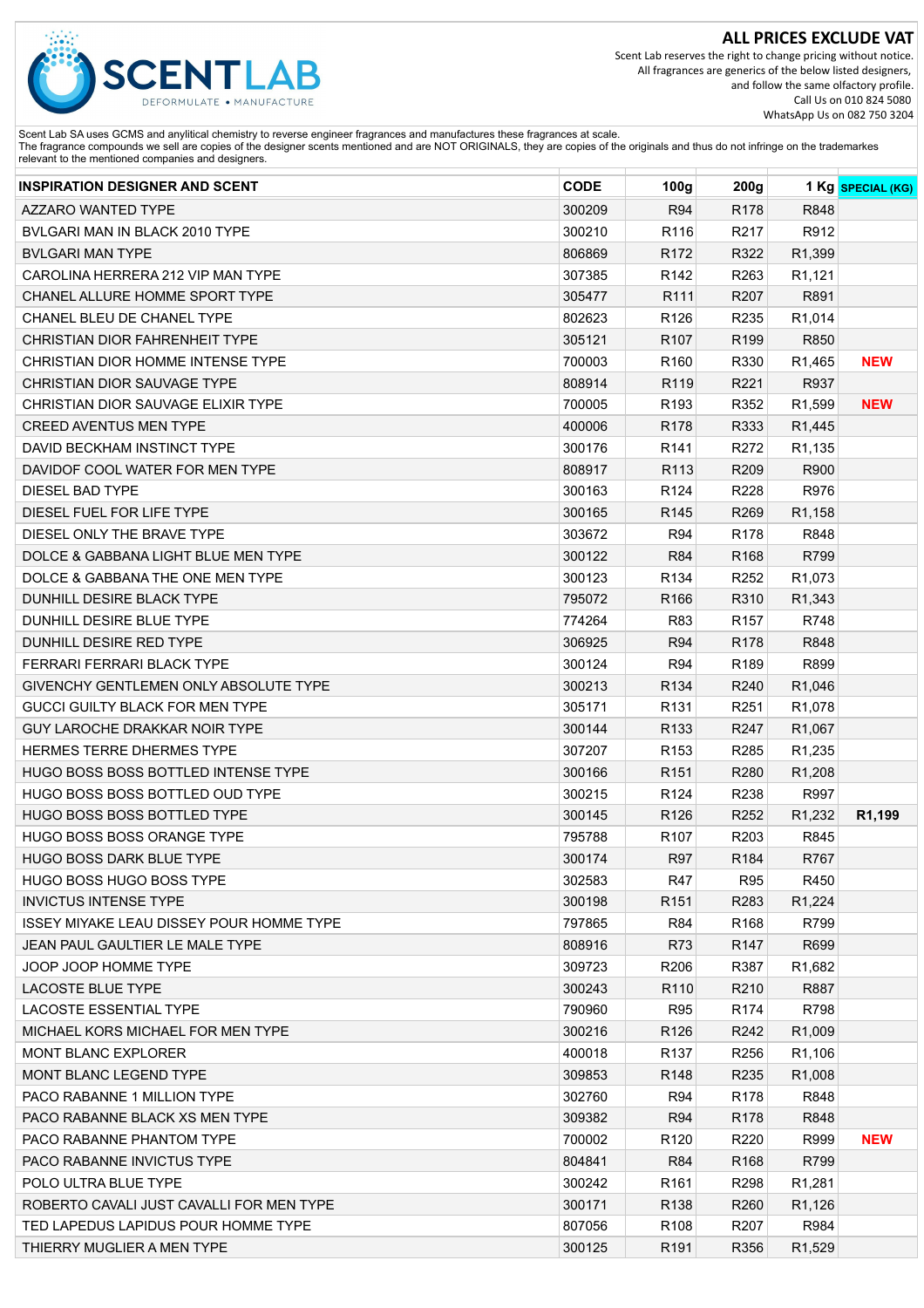

Scent Lab reserves the right to change pricing without notice. All fragrances are generics of the below listed designers, and follow the same olfactory profile. Call Us on 010 824 5080 WhatsApp Us on 082 750 3204

Scent Lab SA uses GCMS and anylitical chemistry to reverse engineer fragrances and manufactures these fragrances at scale.<br>The fragrance compounds we sell are copies of the designer scents mentioned and are NOT ORIGINALS,

| <b>INSPIRATION DESIGNER AND SCENT</b>            | <b>CODE</b> | 100g             | 200g             |                     | 1 Kg SPECIAL (KG) |
|--------------------------------------------------|-------------|------------------|------------------|---------------------|-------------------|
| TOMMY HILFIGER TOMMY BOY TYPE                    | 300126      | R <sub>131</sub> | R <sub>245</sub> | R <sub>1,058</sub>  |                   |
| VAN CLEEF & ARPELS TSAR TYPE                     | 300202      | R <sub>189</sub> | R378             | R <sub>1</sub> ,799 |                   |
| <b>VERSACE DYLAN BLUE MEN TYPE</b>               | 400005      | R <sub>169</sub> | R316             | R1,366              |                   |
| <b>VERSACE EROS FOR MEN TYPE</b>                 | 700004      | R <sub>150</sub> | R <sub>250</sub> | R <sub>1</sub> ,098 | <b>NEW</b>        |
| <b>VERSACE HERO FLAME</b>                        | 400017      | R <sub>141</sub> | R263             | R <sub>1</sub> ,140 |                   |
| <b>VERSACE VERSACE POUR HOMME TYPE</b>           | 795379      | R <sub>126</sub> | R241             | R <sub>1</sub> ,005 |                   |
| <b>YSL BODY KOUROS BLACK TYPE</b>                | 300185      | R <sub>151</sub> | R290             | R <sub>1</sub> ,209 |                   |
| <b>YSL M7 TYPE</b>                               | 300127      | R91              | R <sub>182</sub> | R869                |                   |
| <b>UNISEX AND OUD</b>                            |             |                  |                  |                     |                   |
| ARABIAN OUD WHITE OUD                            | 797361      | R210             | R350             | R <sub>1</sub> ,450 | <b>NEW</b>        |
| CALVIN KLEIN CK ONE TYPE                         | 300121      | R <sub>185</sub> | R347             | R <sub>1</sub> ,504 |                   |
| CHRISTIAN DIOR OUD ISPAHAN TYPE                  | 500003      | R <sub>140</sub> | R <sub>250</sub> | R <sub>1</sub> ,095 | <b>NEW</b>        |
| <b>GUCCI OUD TYPE</b>                            | 803397      | R <sub>110</sub> | R <sub>212</sub> | R884                |                   |
| MAISON FRANCIS KURKDIJAN BACCARAT ROUGE 540 TYPE | 700001      | R <sub>250</sub> | R460             | R <sub>2</sub> ,100 | <b>NEW</b>        |
| <b>OUD WHITE OUD TYPE</b>                        | 400021      | R <sub>165</sub> | R317             | R <sub>1</sub> ,200 |                   |
| TOM FORD TOBACCO VANILLE UNISEX TYPE             | 400002      | R <sub>182</sub> | R340             | R1,523              |                   |
| TOM FORD ORCHID NOIR TYPE                        | 808919      | R <sub>114</sub> | R212             | R941                |                   |
| TOM FORD NOIR TYPE                               | 799733      | R <sub>130</sub> | R <sub>250</sub> | R <sub>1</sub> ,044 |                   |
|                                                  |             |                  |                  |                     |                   |

# **DISCONTINUED ITEMS**

| <b>FRAGRANCES FOR HER</b>                               |        |                     |                     |      |  |  |  |
|---------------------------------------------------------|--------|---------------------|---------------------|------|--|--|--|
| <b>INSPIRED BY: ESTEE LAUDER CINNABAR TYPE</b>          | 300107 | R <sub>126</sub>    | R <sub>176</sub>    | R730 |  |  |  |
| INSPIRED BY: ESTEE LAUDER YOUTH DEW TYPE                | 300109 | <b>R95</b>          | R <sub>145</sub>    | R600 |  |  |  |
| INSPIRED BY: GIVENCHY AMARIGE TYPE                      | 804228 | <b>R70</b>          | R <sub>120</sub>    | R500 |  |  |  |
| <b>INSPIRED BY: GUCCI BAMBOO TYPE</b>                   | 808813 |                     | <b>OUT OF STOCK</b> |      |  |  |  |
| INSPIRED BY: ISSEY MIYAKE I FAU DISSEY PURE TYPE        | 300152 |                     | OUT OF STOCK        |      |  |  |  |
| INSPIRED BY: ISSEY MIYAKE PLEATS PLEASE TYPE            | 300136 |                     | <b>OUT OF STOCK</b> |      |  |  |  |
| INSPIRED BY: JEAN PAUL GAULTIER CLASSIQUE TYPE          | 808920 |                     | OUT OF STOCK        |      |  |  |  |
| INSPIRED BY: JOOP JOOP HER TYPE                         | 300137 |                     | <b>OUT OF STOCK</b> |      |  |  |  |
| <b>INSPIRED BY: KENZO FLOWER TYPE</b>                   | 300138 |                     | <b>OUT OF STOCK</b> |      |  |  |  |
| INSPIRED BY: KIM KARDASHIAN KIM DE KIM TYPE             | 400003 | <b>OUT OF STOCK</b> |                     |      |  |  |  |
| INSPIRED BY: L12.12 MAGNETIC HER TYPE                   | 300189 | <b>R95</b>          | R <sub>145</sub>    | R600 |  |  |  |
| INSPIRED BY: ROBERTO CAVALLEAU DE PAREUM FOR WOMEN TYPE | 300139 | <b>OUT OF STOCK</b> |                     |      |  |  |  |
| INSPIRED BY: TOM FORD LOST CHERRY                       | 400011 | <b>R70</b>          | R <sub>120</sub>    | R500 |  |  |  |
| INSPIRED BY: VERSACE BRIGHT CRYSTAL TYPE                | 400004 | <b>OUT OF STOCK</b> |                     |      |  |  |  |
| INSPIRED BY: VERSACE CRYSTAL NOIR TYPE                  | 300140 | <b>R70</b>          | R <sub>120</sub>    | R500 |  |  |  |
| INSPIRED BY: VERSACE DYLAN BLUE LADY TYPE               | 300246 | <b>R95</b>          | R <sub>145</sub>    | R600 |  |  |  |
| INSPIRED BY: YSL BLACK OPIUM INTENSE TYPE               | 400013 | <b>OUT OF STOCK</b> |                     |      |  |  |  |
| INSPIRED BY: YSL OPIUM TYPE                             | 400001 |                     | OUT OF STOCK        |      |  |  |  |
| <b>FRAGRANCES FOR HIM</b>                               |        |                     |                     |      |  |  |  |
| <b>INSPIRED BY: ARAMIS HAVANNA TYPE</b>                 | 300141 |                     | OUT OF STOCK        |      |  |  |  |
| INSPIRED BY: ARMANI CODE PROFUMO TYPE                   | 300208 |                     | <b>OUT OF STOCK</b> |      |  |  |  |
| <b>INSPIRED BY: ARMANI WITH YOU INTENSE</b>             | 400016 | <b>R95</b>          | R <sub>145</sub>    | R600 |  |  |  |
| INSPIRED BY: AZZARO POUR HOMME INTENSE (2015) TYPE      | 300142 |                     | <b>OUT OF STOCK</b> |      |  |  |  |
| INSPIRED BY: BURBERRY BURBERRY MAN TYPE                 | 300143 |                     | <b>OUT OF STOCK</b> |      |  |  |  |
| INSPIRED BY: CAROLINA HERRERA 212 SEXY MAN TYPE         | 300120 | <b>OUT OF STOCK</b> |                     |      |  |  |  |
| INSPIRED BY: DKNY BE DELICIOUS MAN TYPE                 | 300172 | <b>R95</b>          | R <sub>145</sub>    | R600 |  |  |  |
| <b>INSPIRED BY: DUNHILL ICON TYPE</b>                   | 806099 | <b>R70</b>          | R <sub>120</sub>    | R500 |  |  |  |